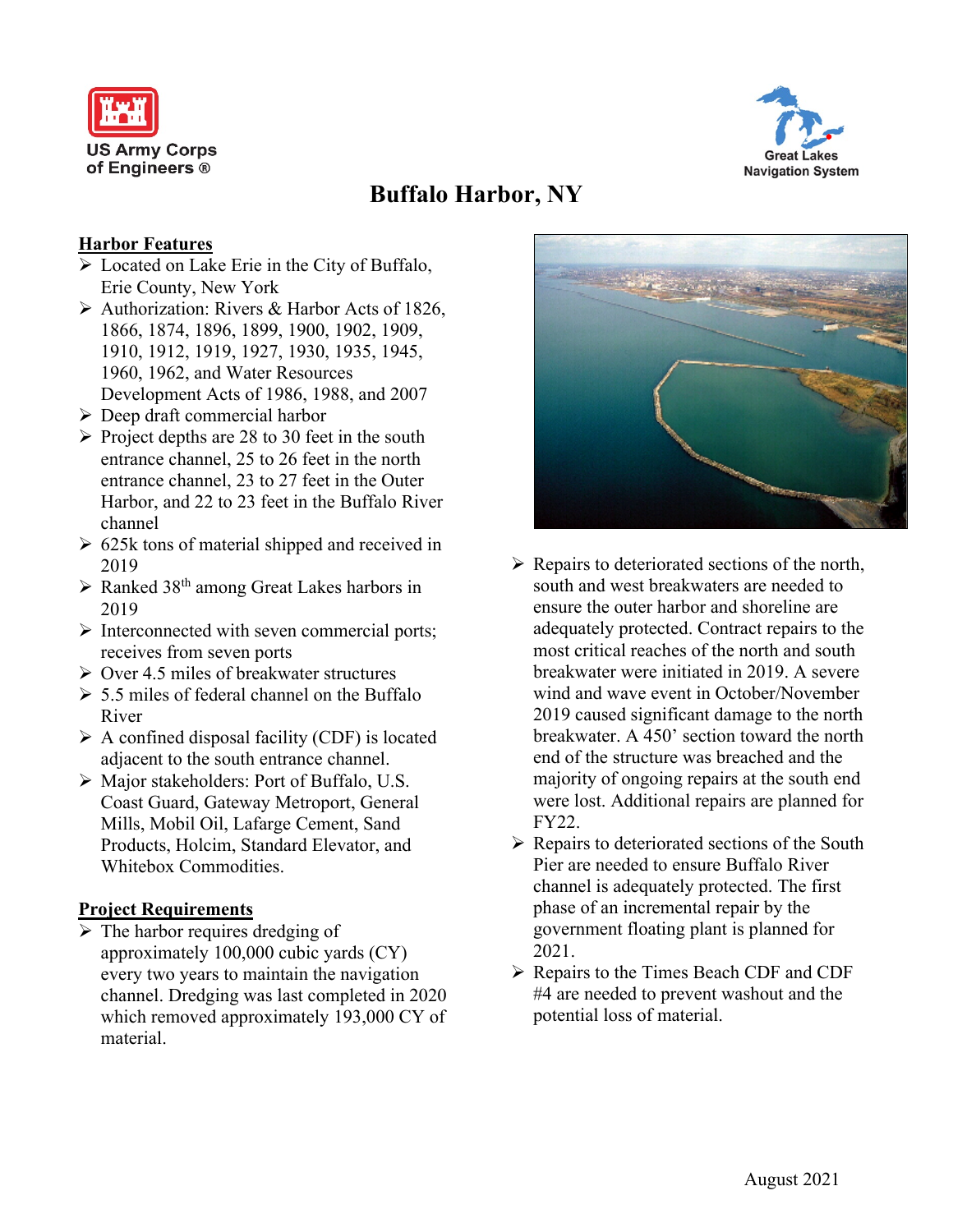## **Dredged Material Management Plan**

- > The Dredged Material Management Plan (DMMP) is required to develop mutually acceptable long-term capacity solutions. The DMMP will analyze and address open lake placement and other follow-up alternatives.
- $\triangleright$  Work was initiated in FY18. Beginning in FY21, the team will be using modeling, sampling and other methodologies to complete an analysis of the identified open lake placement site for suitability of placement.

#### **Consequences of Not Maintaining the Project**

- $\triangleright$  If the harbor closed to commercial traffic. commodities would require rail or truck transport. This may increase annual emission rates by over 5,782 tons of harmful particulate matter (PM-10) and increase costs by an estimated \$1,294,000 due to increased railroad-related accidents, and an estimated \$865,000 due to increased trucking-related accidents.
- $\triangleright$  Light loading: losses of between 1 and 2 feet of channel depth may result in increased transportation costs of between \$451,000 and \$887,000 annually.

#### **Transportation Importance**

- $\triangleright$  Major receiving and shipping port on the Great Lakes and critical Harbor of Refuge
- $\triangleright$  Commodities shipped or received include wheat, sand and gravel, cement and concrete, and salt.
- $\triangleright$  Waterborne transportation facilitated by the harbor supports \$51.5M in business revenue, 229 direct, indirect, and induced jobs, and \$16.5M in labor income to the transportation sector.
- $\triangleright$  Commodities handled by the harbor support \$508.2M in business revenue, 3,012 direct, indirect, and induced jobs, and \$138M in labor income.